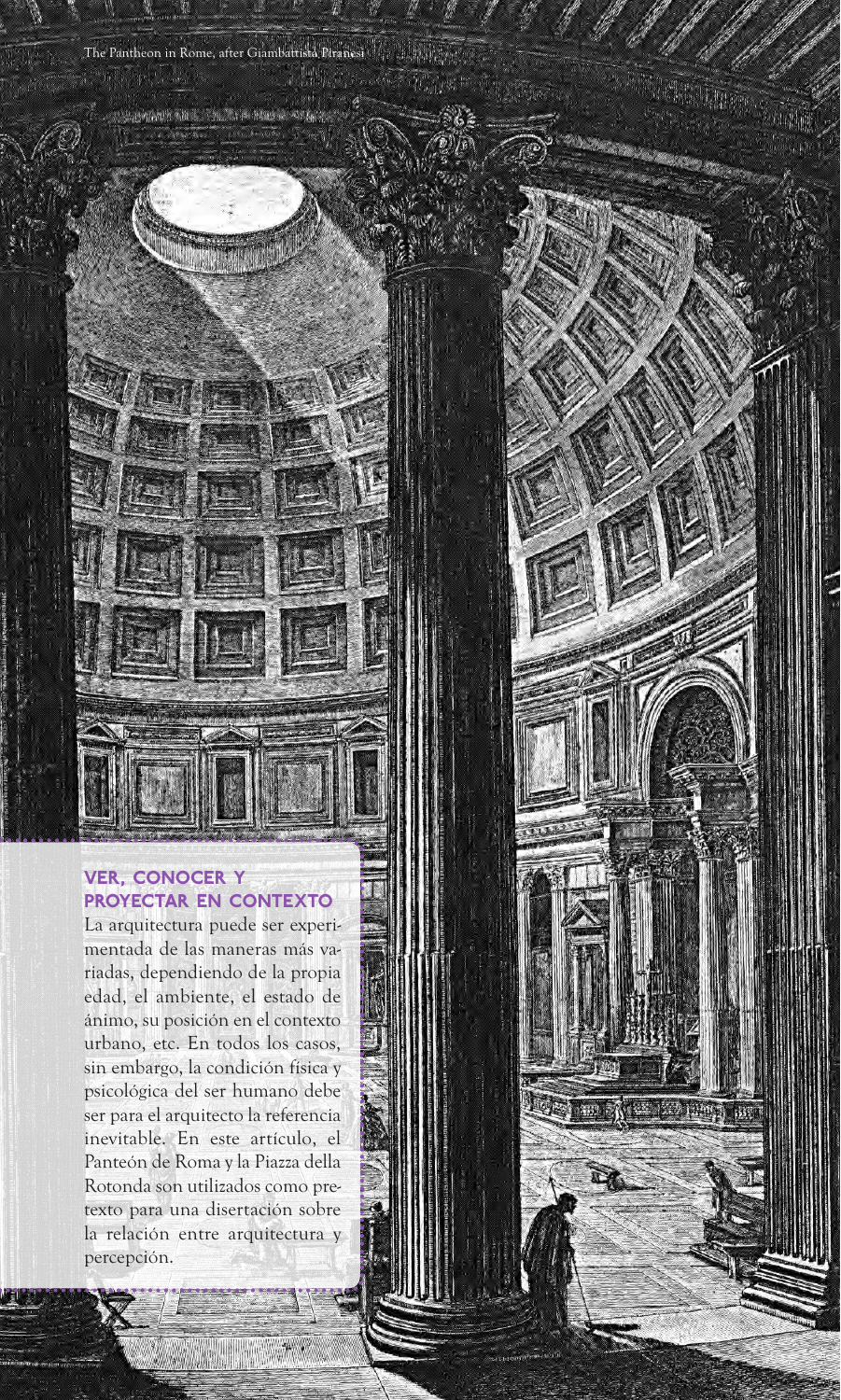## **Seeing, Knowing & Designing in Place**

## **Stefanos Polyzoides**

Six months ago, on a still and rainy winter night, I entered the Piazza della Rotonda walking from the direction of the Via della Rotonda. This is the view that reveals the body of the Pantheon slowly, in all its magnificent scale and plasticity, emerging on a shallow curve, right to left. The piazza was empty and the dark hulk of the grand temple appeared eerily vivid. The faint glow of the piazza storefronts and the street lights barely illuminated its cylindrical body, magnifying its apparent mass. I paused in the presence of such architectural magnificence and the first thought that then crossed my mind was that the Pantheon was so much larger than I had ever remembered or imagined before.

This was a disturbing idea, because on previous repeated visits to Rome I had been in and around this building many times and was certain that I was intimately familiar with it. As is often the case, in that one moment, I hurriedly assigned the difference in acuity between my hyper stimulated new Roman eyes and my steady Los Angeles ones, to an obvious cause: mere memory fade out. That is, the process of slowly forgetting the precise, detailed configuration of objects and places once registered in the mind. Over time, retaining some of their important basic ingredients. But eventually recalling them as fragments only, not in the wholeness of their precise dimensional form or context, spatial or figural.

Over the last months, my Pantheon lapse has become a challenge, and the prod for serious introspection. Slowly, a new understanding of how we learn to see and to process this deep visual knowledge has begun to emerge: that the experience of navigating through urban and natural space, continually calibrates the human eye. And that this daily, repeated observation of places and objects from multiple points of view, constantly enriches and refines our vision. Causing us to see more clearly, precisely, and comprehensively. And to eventually fully know and use the exact configuration of spaces and the form of the things that exist in and around us in daily life. Recalling these most precisely and consequentially, when it is time to directly connect our vision to our imagination through architectural and urban design.

Is it then possible, that the reason that I was not clear about the definitive form of the Pantheon was that my experience of the building in its place was incom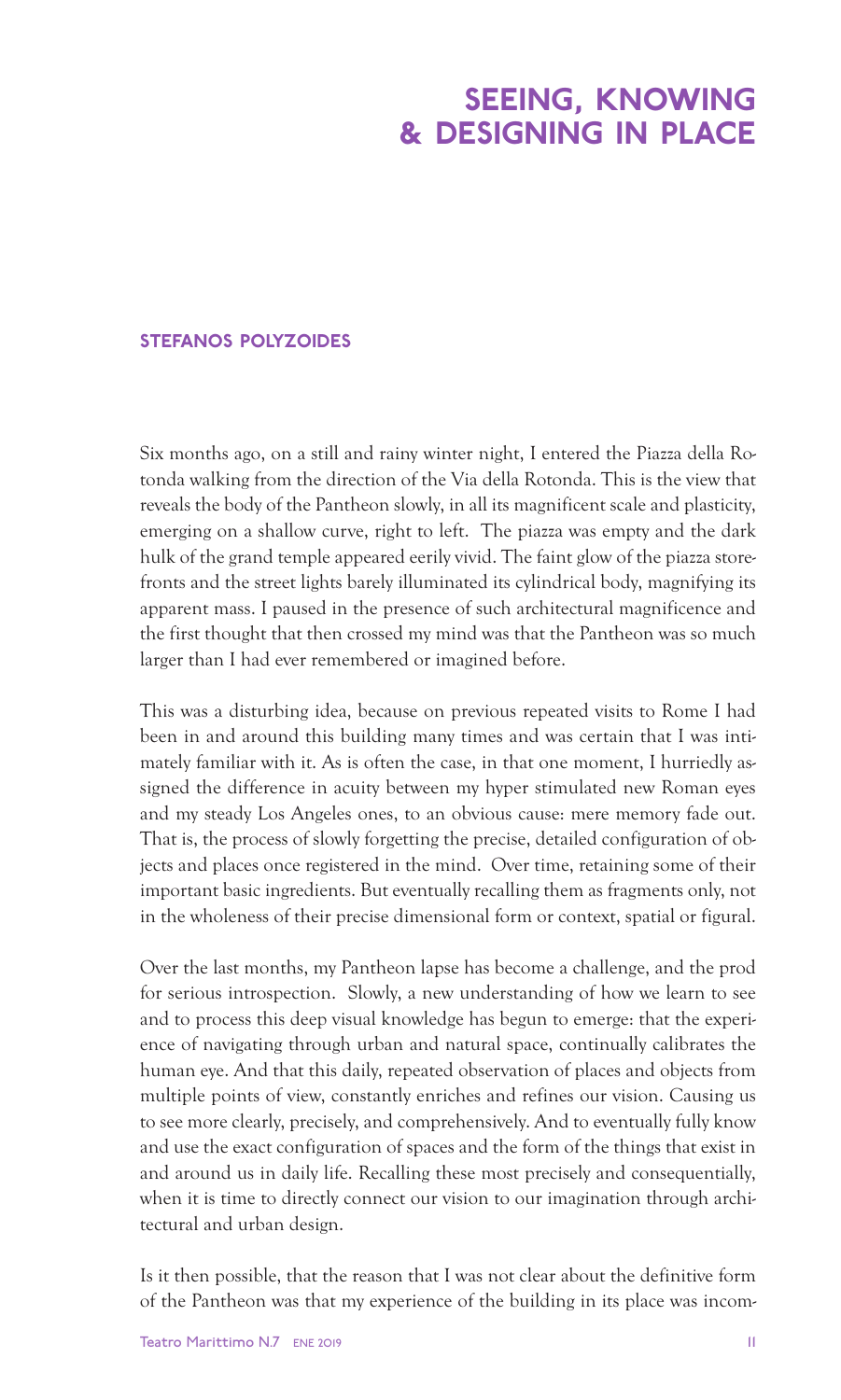plete? That during my many previous visits, my eyes had not registered it from many and diverse points of view; in enough constructional detail; in terms both orthographic and perspectival; in darkness and in all kinds of light, statically and kinetically, in isolation and framed by the urban space of the Piazza della Rotonda and the context of the surrounding urban fabric; in daily and ritual circumstances, full of people and empty? Was it that I had previously not focused on the building in enough detail, or that that the record of my observations was incomplete?



The Pantheon in Rome, after Giambattista Piranesi

For an answer to these questions, I turned to the examination of how human beings actually experience Architecture. How we register it with our eyes, how we store it in our brains, and how we recall and process it into the design of new buildings:

Babies are born with eyes uncalibrated to the form of the physical world. We get slowly contextualized into early life, by a process of locating ourselves in the world topologically: distinguishing between far and near, front and back, left and right, up and down, large and small, high and low, deep and shallow, etc.

As young children we first use our vision, and then all our other senses to direct our bodies to measure and decipher the physical qualities of the proximate world around us: first the space of our crib, and then our bedroom, house and garden. Then with increasing curiosity and using the scale of our bodies, absorbing the character of the public space of our neighborhood, our city and nature. The first years of life are also a constant process of absorbing the form and physical qualities of all kinds of objects small and large, including buildings. These experiences eventually resulting in the construction of a visual nexus, a road map of the range of possible human interaction with the physical space and the objects that are the backdrop of our earthly lives.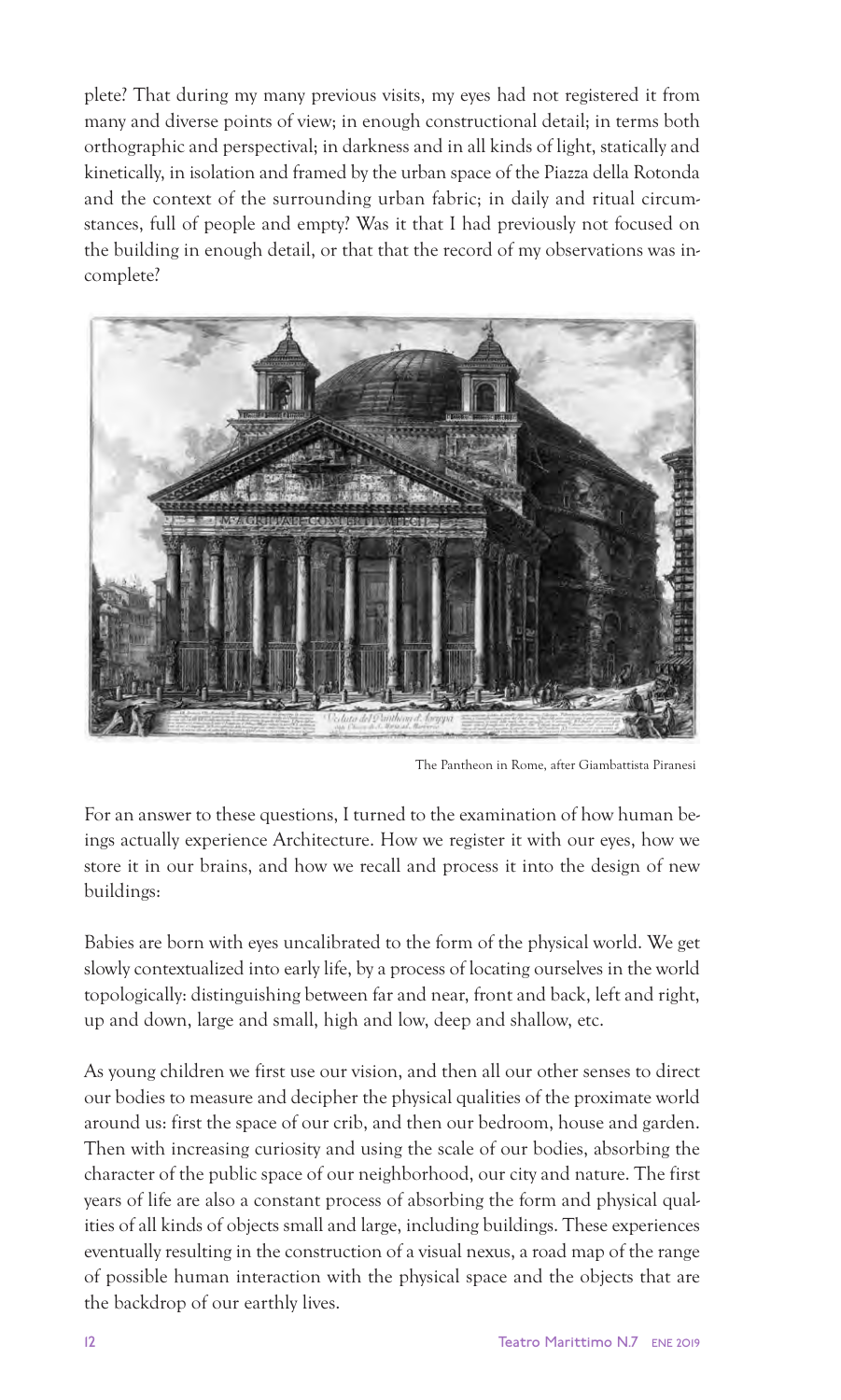The sheer joy of childhood is, to a great extent, a reflection of this process of becoming acquainted with the visual language of physical being.

During adolescence, and as our bodies grow fully operational, we slowly become more and more grounded in the physical world. In an optical sense, all young people's vision is similar. But eventually, each person's vision is refined by exposure to the normative expectations and protocols of the culture that they grow up in. Our early uniform topological understanding of places and objects is modified by the unique conventions of each of our many and diverse societies. Far and near is not the same for a Kenyan villager and an American suburbanite. Up and down is different for a Parisian urbanite and a Nepalese farmer. We all develop our visual life in a visual mold based on where we inhabit the world. But we do not end there.

In the process of growing up, we are encouraged to test the received visual wisdom of our given education, in order to expand and refine the architectural, urban and environmental norms of our generation. Such is the process of physical and cultural human renewal. We often do so by activities that have little to do with architectural or urban design. We mostly engage in experiences that test the limits of our ability to see. Often through exacting movements in space and in relationship to objects under complex circumstances, and under a great variety of speeds. In sports for instance, training the eye to place a ball perfectly at the feet of a moving teammate. In ballet, learning to anticipate the movement of other bodies and synchronizing with theirs. In driving, achieving life-threatening speeds, while avoiding crashing with others. In all these cases, the emphasis on graceful, poetic and effortless serial vision and visual coordination is an indication of how much we value stretching our visual acuity beyond our body's apparent normative limits of seeing.

The rebelliousness and recklessness of adolescence is, among other things, an expression of our ambition to test our social boundaries, including the visual ones. And extend our ability to see far beyond what is presented to each of us by our culture as a fact.

We reach adulthood with an established, mature sense of seeing. We revel in our ability to freely enjoy our relationship to the public realm and the objects in it and the buildings that configure it. Our vision is centered on a frontal 90 degree cone of precise vision and a 180 degree peripheral field of indefinite vision that can be redirected instantly to the right and left. The simple physical ability to move our eyes and our head and direct our cone and field vision at will is at the heart of experiencing Architecture. Our inborn interest in changing our point of view and towards visually stimulating subject matter, provokes constant and fluid sequences of head movement. These generate a seamless, cinematic flow of images that allow us to navigate the world, and to sustain our visual curiosity, and through it, our visual evolution and fluency.

Key to the mature condition of the human eye is that it sees ceaselessly and in the round. Seeing in the round has a particular effect on how most people read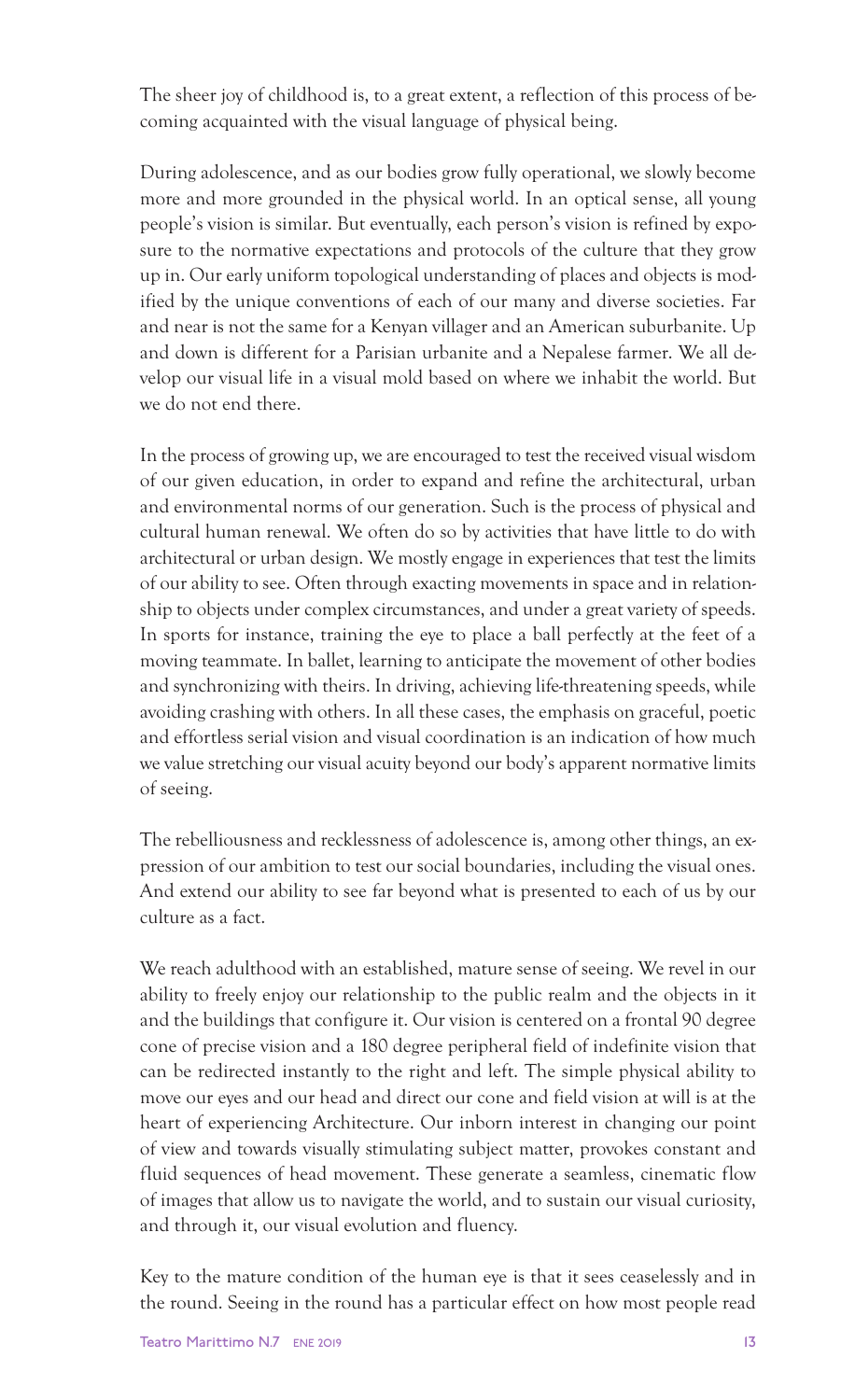Architecture. First and foremost they see it in a context, that of the city and nature. As a result, we expect and insist to encounter buildings in a form appropriate to their circumstances, urban, sub-urban, rural or natural. High-rise buildings in an agricultural setting offend as much as out of place single-family detached houses in a Metropolitan center.

Our ability to see buildings juxtaposed to nature is remarkably varied. We can register them through their isolation, dispersion or concentration against all kinds of natural forms: great examples of this are the isolated Ancient Greek temples that are sited to geometrically engage both the mountains and the horizon that frame them. Or the combs of Maya pyramids that on foggy days can appear to be grounded just above the clouds. Examples of scattered architectural form experienced in tandem with nature are the villas of Fiesole, high above Florence, surrounded by gardens and forest. Or the scattered wineries of Burgundy, floating in a sea of vineyards. There are also too many examples of buildings concentrated in an urban form that is poetically juxtaposed to nature. The earth- colored adobe villages of New Mexico, placed among agricultural fields, or the white villages of the Mediterranean, nestled into arid mountains and wedged between the blue sky and the blue sea. In all these cases, buildings and building fabric become an imagined bridge between the natural and the man-made world. Architectural form composed inseparably with that of nature.

Our aptness to experience single buildings in the context of the city is even more varied and complex. We can recognize certain unique buildings as monuments. By their location, size, configuration, materials & finishes and scale relative to the buildings that surround them. An example of this kind of architectural reading is the centerpiece of Rockefeller Center in New York, the RCA building. Or Sant'Agnese in the Piazza Navona in Rome. Curiously, we do not consider such unique edifices as being autonomous. We instead tend to condition our impression of them by their explicit form responses to the fabric of buildings surrounding them and the character of the public space to which they are bound in a binary relationship.

We are also fully capable of registering buildings as a collective form. As contributors to the configuration of a city block, as a fabric of typologically repeating structures whose architectural specifics are sublimated by their position in an urban composition that is larger than their individual character. Examples of this way of experiencing architecture would be the corner buildings of the  $19<sup>th</sup>$  century Spanish Ensanches, most notably those of Bilbao, Barcelona, San Sebastian and Valencia. Or the 18th and 19<sup>th</sup> century row houses of London.

Public space can modify our perception of monumental buildings in a kinetic sense. For example, the huge Esplanade of Les Invalides in Paris tends to deceptively reduce the apparent size of the building. It is by moving aggressively in the direction of it, that the edifice increases in size, until it finally reveals its immense scale. Precisely when we suddenly find ourselves close enough to it, to scale it with our bodies as a measure. It is this serial optical facility that also allows us to experience the drama of moving through towns and cities. Particularly the ones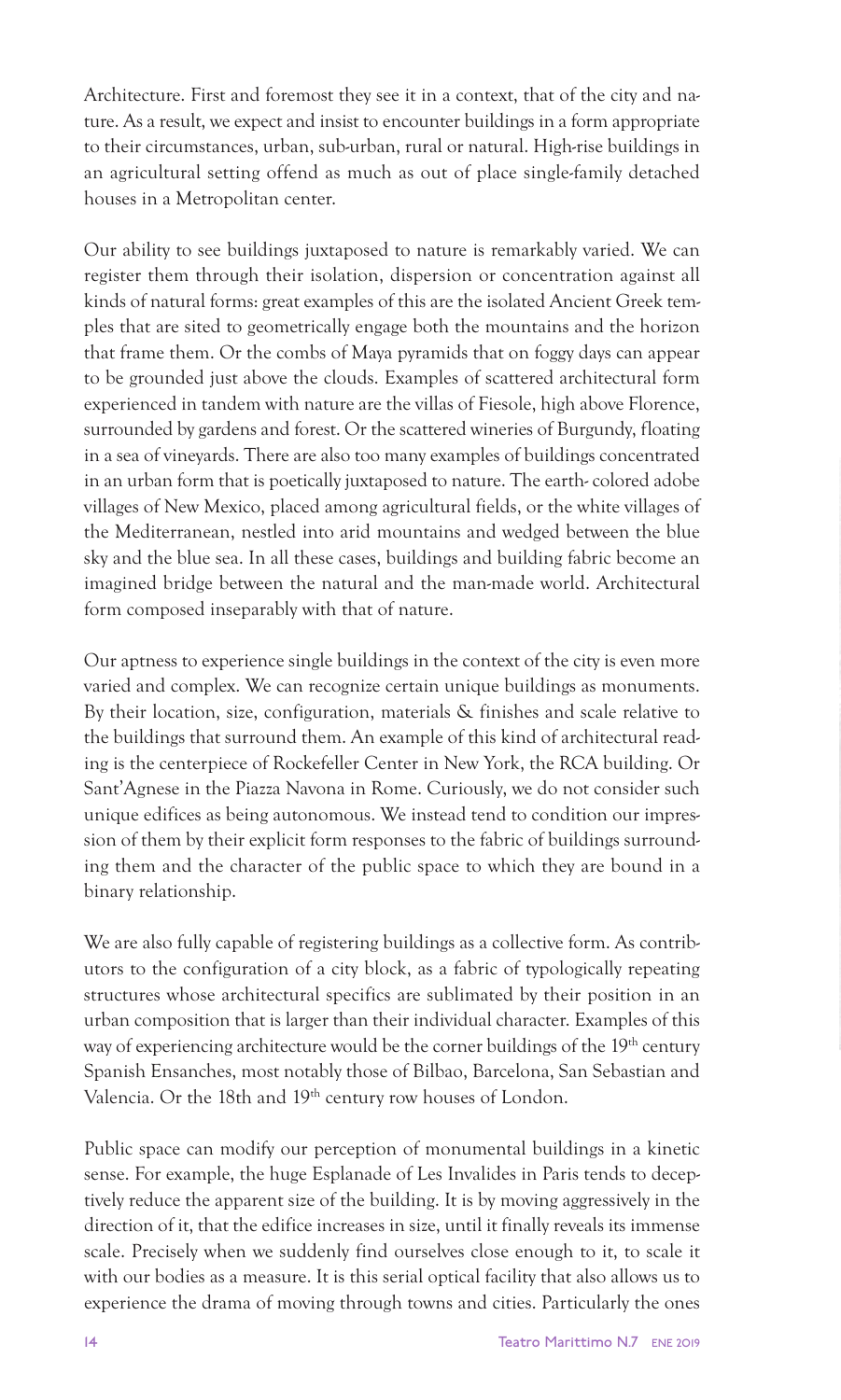organized on irregular blocks and streets, complex plazas of varied dimensions and geometries, on pedestrian paths often deflected by terminated or framed vistas. It is in our visual nature to be drawn to the mysteries of a medieval urban fabric and network of streets, over the rational, orthogonal and obvious buildings and thoroughfares of gridded cities.

Public space can also suppress the individual presence of buildings and render them visible to us as a singular, neutral built background. This is particularly true in the case of streets that achieve the status of an iconic thoroughfare. As is the case of the Champs Elysees in Paris, or Las Ramblas in Barcelona. There, we tend to perceive and to sustain in the mind, the figure of the public space, before the collective form of the street wall.

The theater in Besançon, by Claude Nicolas Ledoux



There is no doubt that our most common interaction with buildings is experiencing them as single objects. Our eyes are capable of picking them out and observing them at a variety of scales. First and foremost, seeking to relate to them functionally, symbolically or casually, we can perceive them as a singular gestalt. Whether they are monuments, foreground or background buildings, we typically comprehend them as a single, potent, all-inclusive image. This is most often accomplished through a combination of simultaneous readings, of a building's profile, its volumetric composition, the rhythm of its architectural components, its relationship to the ground, the indicators of its structural stability.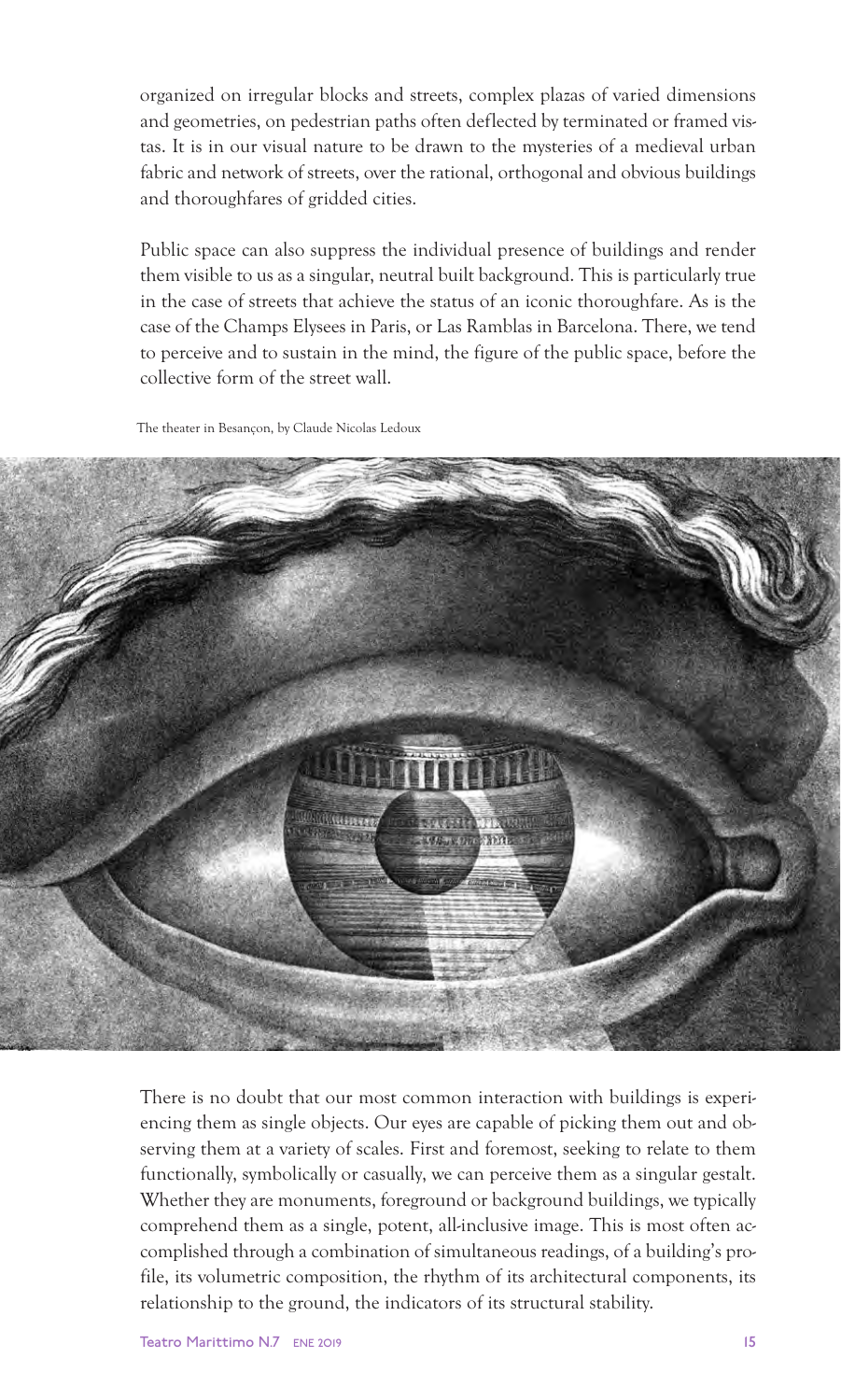





16 Teatro Marittimo N.7 ENE 2O19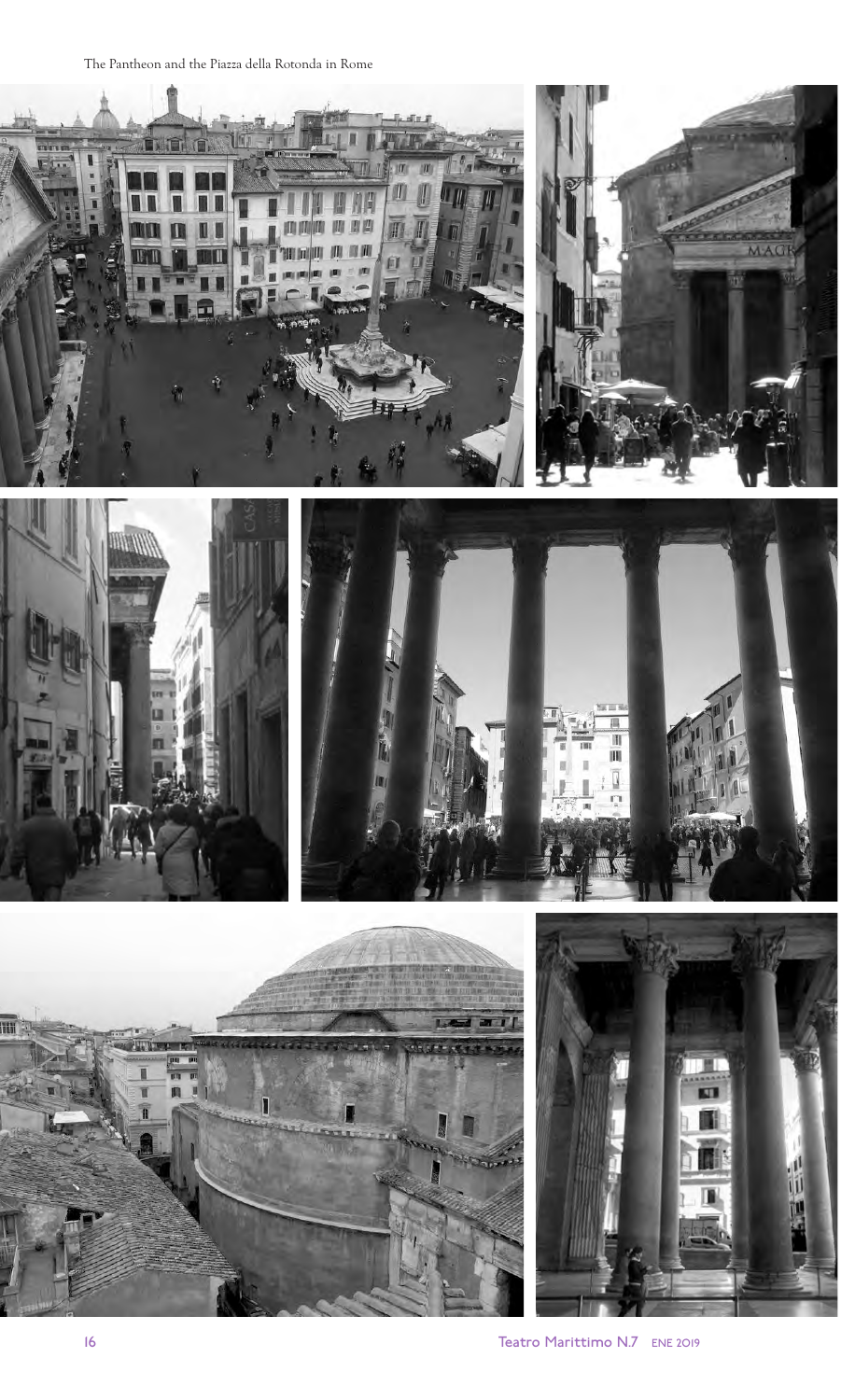Separately, we can refocus on many architectural qualities of the single building that are smaller than an entire object. The scale of its doorway as it reflects the scale of an adjacent street. Or the presence of unique or repeating form elements, such as balconies, cantilevering bays or towers. And finally, we can indulge our interest in building details: opacity or transparency, common or refined materials and finishes, elaborate or simple construction joinery, rich or scant textures, extravagant or spare ornament. All of the proximate physical attributes of buildings that we associate with our obsessive attraction to the form of other bodies, and our interest in the aesthetics of corporeal culture in general.

The architect's eye is a special creative version of the mature, common human eye. It achieves this special distinction by being trained in the art of architectural, landscape and urban design. In order to deliver new buildings based on new needs, that can be inserted harmoniously into existing places, and also generate distinguished and new ones of lasting meaning, beauty and value.

If we human beings see exclusively in the round, then we must insist that being an architect among us, necessarily means committing to also designing in the round, designing in place. By their professional vows, architects commit to the special responsibility of operating as the keepers of the diverse visual cultures of the world, by respecting the nature of humanity and responding to our practical and existential needs. To live up to this commitment, they should both be the keepers of the wisdom of all that has been designed and built by preceding generations. And also be expert in the technical, financial and other potential advantages offered by our society in the present. They should be as comfortable in their grasp of tradition, as they are in their interest in innovation and fashion. Maintaining our visual vocabularies alive in the form of the buildings, cities and landscapes we have known. While designing their evolution through new forms that transform them and improve them over time.

To say that architects have failed miserably in keeping up with this professional and human obligation is a gross understatement. Over the last seventy-five years, single building-induced urban sprawl and reckless urban infill projects have without exception gravely injured the vitality and beauty of nature and undermined the image, livability and identity of every single city in the world. The problem is that for the last three generations, architects have been taught to consider architecture as unbounded from any other obligation, other than to author, client and high technology. And to be focused on design in terms conceptual not optical. Creating every building as a monument, independent of its program or site. Claiming no interest in the collision between their creations and the city & nature into which they are being inserted. And above all, assuming no special consideration or responsibility for the unintended consequences of their actions. The architectural profession as education and practice needs to be urgently reformed.

For any new such initiative to be successful, it would have to conform to some key objectives: align itself with the way our eyes see; know what has been produced through the centuries to satisfy our visual sense; be willing to sustain the com-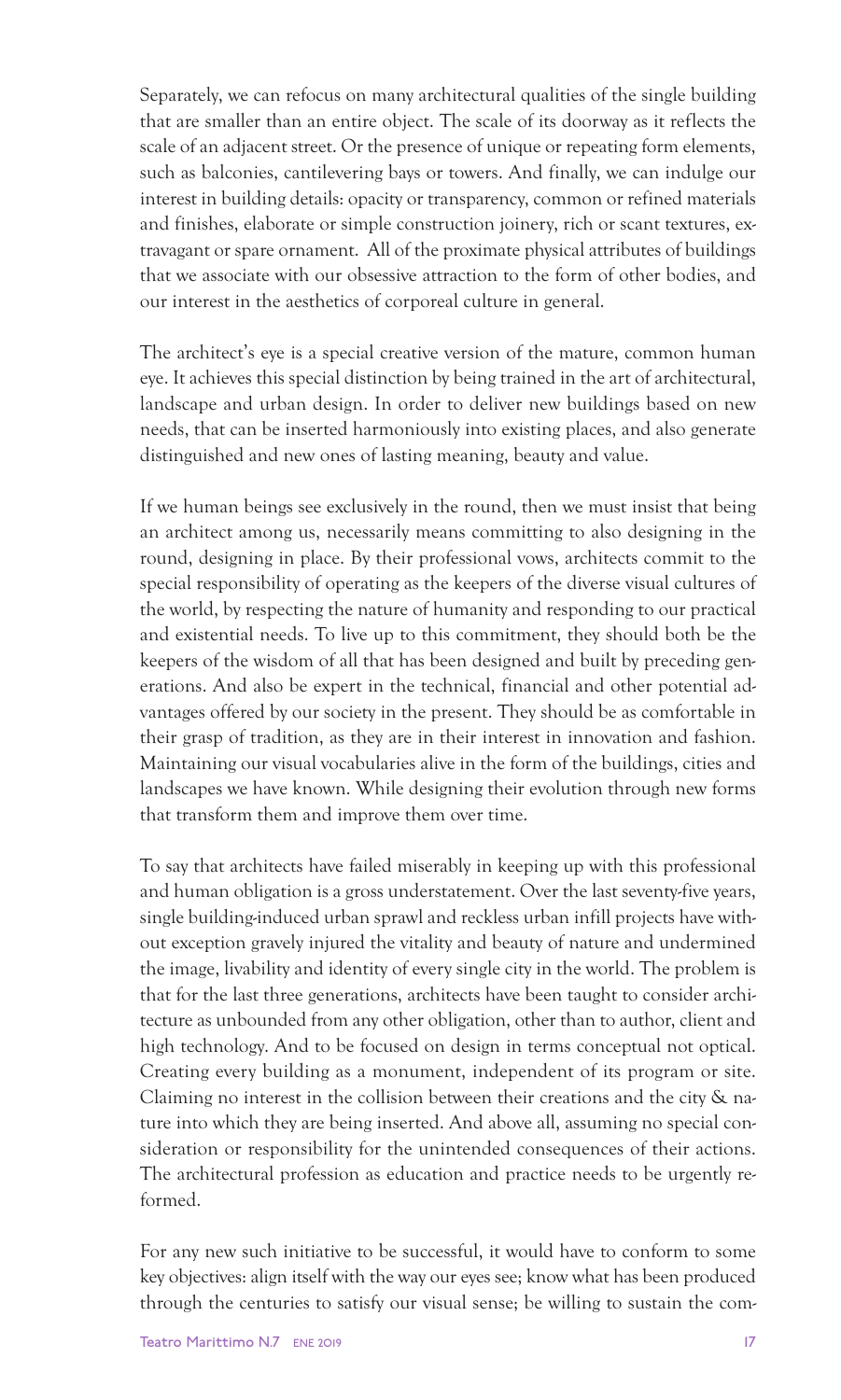

plexity and variety of this production into the future. This would, for all practical purposes, mean a return to the basic principles of Design in Place. Through:

1. An Architecture that is culturally differentiated, as it revives and reinforces the many diverse architectural languages of the world, vernacular, classical and contemporary. Confirming the value of the varied buildings and public spaces that have been produced through them. And discouraging the current process of insatiable image consumption, that is based on the random fusion of internetcopied, and poorly digested form fragments.

2. An Architecture that is the product of cultural continuity. Based on the study and deep understanding of historical, theoretical trends, compositional strategies and informed insights that are pursued beyond the realm of mere personal expression. Prioritizing substance over fashion and place character over the prominence of single objects.

3. An Architecture that is stripped of its status as a self-referential art. And which regains its authority by being conditioned through its relationship to urbanism at many scales, from metropolitan center to hamlet. An architecture can be produced in many intensities: as a distinctive monument, as the quite ingredient of an urban fabric of common buildings, and also as the silent framer of a figure of public space that renders the city as an enabling and free setting for community life.